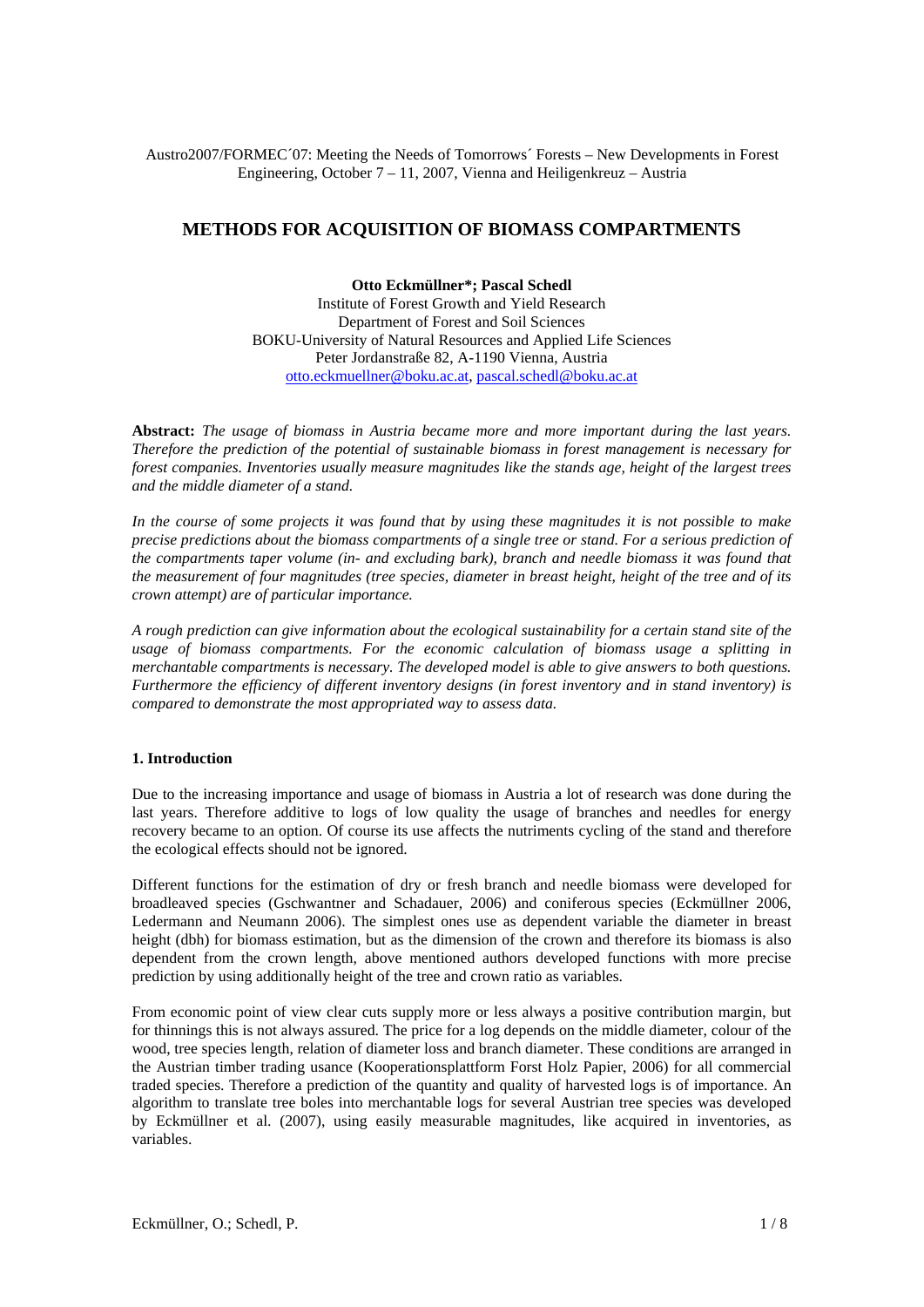#### **2. Material and Methods**

#### **2.1 Stand**

From our institute data of a stand located in Arnoldstein (Southern Austria) including each trees diameter, height total and of the crown attempt, social rank and terrestrial measured coordinates was chosen for our calculations. The stand measures 1600 square meters including 117 Norway spruces (Picea abies). The spatial distribution of the stands trees in 1993, assumed into five centimetres dbhclasses is given in Figure 1.



**Figure 1: Spatial distribution of the 117 trees of the stand "AR3793" split up into 5 cm dbh-classes** 

## **2.2 Dry needle and branch mass**

The estimation of dry needle and branch mass was done using Eckmüllners (2006) function for Norway spruce [1], whereas the coefficients vary in dependence of the calculated magnitude. The variables are dbh, height of the tree (H), crown ratio (CRA,  $[2]$ ) and a Dummy variable (D) for needle loss (yes = 1; no  $= 0$ ).

$$
\ln(BiomF_{[kg]}) = a_0 + a_1 \cdot D + a_2 \cdot \ln(DBH_{[cm]}) + a_3 \cdot \ln(H_{[m]}) + a_4 \cdot \ln(1 - CRA)
$$
 (1)

The crown ratio is defined as:

$$
CRA = \frac{CL_{[m]}}{H_{[m]}}
$$
 (2)

where CL is the crown length.

Example: For a tree with a total height of 25 m, crown attempt at 15 m, dbh of 28 cm and no needle loss the dry branch (dbm) and needle (dnm) mass is calculated following: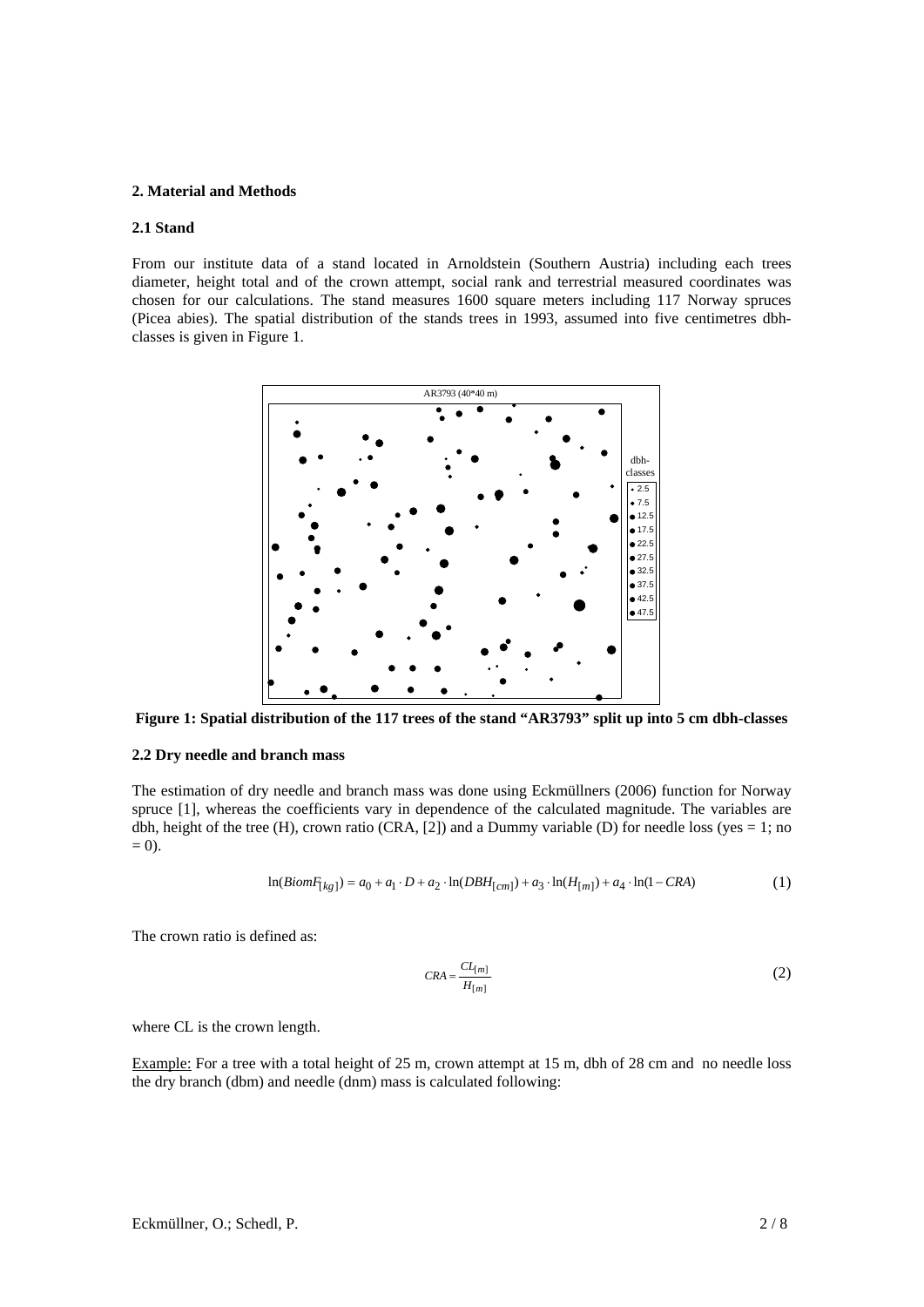$$
dbm_{[kg]} = e^{-3,6270 - 0,1784 \cdot 0 + 2,8018 \cdot LN(28) - 0,7826 \cdot LN(25) - 0,3408 \cdot \left(1 - \frac{(25 - 15)}{25}\right)} = 19,8 kg
$$
  

$$
dmm_{[kg]} = e^{-2,6347 - 0,2708 \cdot 0 + 1,9262 \cdot LN(28) - 0,3124 \cdot LN(25) - 0,3646 \cdot \left(1 - \frac{(25 - 15)}{25}\right)} = 12,9 kg
$$

#### **2.3 Bole volume**

Volume calculation was done by using the taper curves of Eckmüllner et al. (2007) which are the basic information for assortment into merchantable compartments. Following magnitudes are necessary for the calculation of the taper curve: species, diameter in breast height, height of the tree (H) and the crown attempt (CH), altitude (AL) and social rank (as Dummy-variable for social rank "2" or "34", SR"X"). The model (Figure 2) is composed by two conoids stumps, first from diameter at the stump to dbh and second from dbh to the height of the crown attempt and above to the top the curve is described by a conoid. Thus the two unknown diameters, [3] at the stump (DST) and [4] at the crown attempt (DCR), have to be estimated by use of following equations:

$$
DST_{[m]} = a_0 + a_1 \cdot DBH_{[m]} + a_2 \cdot DCR_{[m]} + a_3 \cdot DBH_{[m]} \cdot DCR_{[m]} + a_4 \cdot (CH_{[m]} - 1,3) + a_5 \cdot \frac{(CH_{[m]} - 1,3)}{DBH_{[m]} } + a_6 \cdot \frac{AL_{[m]}}{100}
$$
(3)

(4)  $[m] = a_0 + a_1 \cdot DBH[m] + a_2 \cdot (H[m] - 1,3) + a_3 \cdot (CH[m] - 1,3) + a_4 \cdot \frac{(H[m] - 1,3)}{DBH[m]}$  $\vert$ m  $\vert$ m  $DCR[m] = a_0 + a_1 \cdot DBH[m] + a_2 \cdot (H[m] - 1,3) + a_3 \cdot (CH[m] - 1,3) + a_4 \cdot \frac{(H[m] - 1,3)}{DBH[m]} + a_5 \cdot \frac{(CH[m] - 1,3)}{DBH[m]} + a_6 \cdot \frac{(CH[m] - 1,3)}{(H[m] - 1,3)} + a_7 \cdot \frac{At_{[m]}}{100} + a_8 \cdot SR2 + a_9 \cdot SR34$ *m m m*  $\begin{aligned} [m] = a_0 + a_1 \cdot DBH_{[m]} + a_2 \cdot (H_{[m]}-1, &3) + a_3 \cdot (CH_{[m]}-1, &3) + a_4 \cdot \frac{(H_{[m]}-1, &3)}{DBH_{[m]}+a_5} + a_5 \cdot \frac{(CH_{[m]}-1, &3)}{DBH_{[m]}+a_6} + a_6 \cdot \frac{(CH_{[m]}-1, &3)}{(H_{[m]}-1, &3)} + a_7 \cdot \frac{Al_{[m]}+a_8 \cdot SR2 + a_9 \cdot \frac{(CH_{[m]}-1, &3)}{DBH_{[m]}+a_8} + a_7 \cdot \frac{(CH$ 



**Figure 2: Model of the used taper curves for coniferous species, including the form factors (r) for each conoid or rather stump. The dotted lines represent the further gradient of the two cutted conoids.**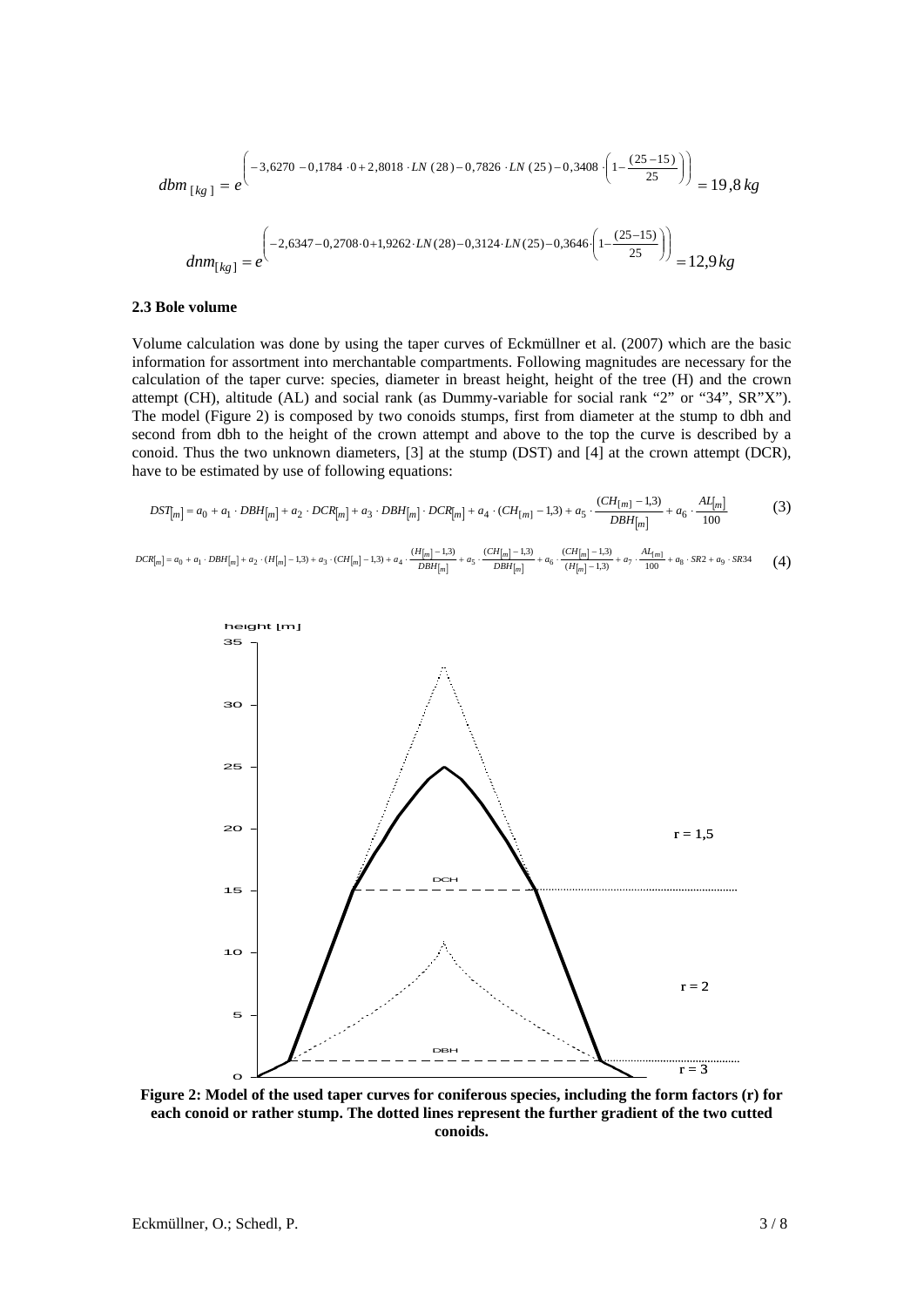Example: The taper volume of our sample tree located in a stand with an altitude of 400 m, social rank of 1 is calculated:

#### 1. Diameter at the crown attempt

 $-0,001814 \cdot 0 - 0,002668 \cdot 0 = 0,168 \, m$ *DCR <sup>m</sup>* 100 <sup>400</sup> 0,000233 26,7 13,7 0,164197 0,28 13,7 0,002045 0,28 26,7 0,101044 0,489653 0,28 0,007389 26,7 0,010630 13,7 0,001225 [ ] = + ⋅ + ⋅ − ⋅ − ⋅ + ⋅ − ⋅ − ⋅

#### 2. Diameter of the stump

 $DST_{[m]} = 0.01470 + 1.26441 \cdot 0.28 + 0.07796 \cdot 0.168 - 0.18760 \cdot 0.28 \cdot 0.168 + 0.00152 \cdot 13.7 - 0.00024 \cdot \frac{13.7}{0.28} - 0.00174 \cdot \frac{400}{100} = \frac{0.375 \, m}{0.00024 \cdot 0.00024}$  $T_{[m]} = 0.01470 + 1.26441 \cdot 0.28 + 0.07796 \cdot 0.168 - 0.18760 \cdot 0.28 \cdot 0.168 + 0.00152 \cdot 13.7 - 0.00024 \cdot \frac{13.7}{0.28} - 0.00174 \cdot \frac{400}{100} =$ 

3. Volume of the three conoids or rather stumps:

$$
V_{[m^3]} = \frac{\Pi}{4} \cdot \left( \left( \frac{0.375^2 + \sqrt[3]{0.375^4 \cdot 0.28^2} + \sqrt[3]{0.375^2 \cdot 0.28^4} + 0.28^2}{3 + 1} \right) \cdot (1.3 - 25 \cdot 0.00726) + \left( \frac{0.28^2 + 0.28 \cdot 0.168 + 0.168^2}{2 + 1} \right) \cdot 13.7 \right) + 10 \cdot \frac{0.168^2 \cdot \Pi}{4} \cdot \frac{1}{2.5} = \frac{0.735 \cdot 0.38 \cdot \Pi}{1.37 \cdot 0.168 \cdot 0.168} + \frac{0.168 \cdot 0.168 \cdot 0.168 \cdot 0.168 \cdot 0.168 \cdot 0.168 \cdot 0.168 \cdot 0.168 \cdot 0.168 \cdot 0.168 \cdot 0.168 \cdot 0.168 \cdot 0.168 \cdot 0.168 \cdot 0.168 \cdot 0.168 \cdot 0.168 \cdot 0.168 \cdot 0.168 \cdot 0.168 \cdot 0.168 \cdot 0.168 \cdot 0.168 \cdot 0.168 \cdot 0.168 \cdot 0.168 \cdot 0.168 \cdot 0.168 \cdot 0.168 \cdot 0.168 \cdot 0.168 \cdot 0.168 \cdot 0.168 \cdot 0.168 \cdot 0.168 \cdot 0.168 \cdot 0.168 \cdot 0.168 \cdot 0.168 \cdot 0.168 \cdot 0.168 \cdot 0.168 \cdot 0.168 \cdot 0.168 \cdot 0.168 \cdot 0.168 \cdot 0.168 \cdot 0.168 \cdot 0.168 \cdot 0.168 \cdot 0.168 \cdot 0.168 \cdot 0.168 \cdot 0.168 \cdot 0.168 \cdot 0.168 \cdot 0.168 \cdot 0.168 \cdot 0.168 \cdot 0.168 \cdot 0.168 \cdot 0.168 \cdot 0.168 \cdot 0.1
$$

The mean stump-percentage of the total tree height for Norway spruce (Picea abies) in this equation is 0.728 %.

### **2.4 Assortment**

As the trade of merchantable saw wood in Austria is done using the rounded middle diameter without bark of each log, this diameter was estimated in dependence if the searched diameter was located beneath (Ba%benCA) [5] or upon (Ba%upCA) [6] the crown attempt:

$$
B \& b \& en \& Ca_0 + a_1 \cdot DBH_{[m]} + a_2 \cdot (H_{[m]} - 1, 3) + a_3 \cdot \frac{A_{[m]}^I}{100} + a_4 \cdot CH \& a_5 \cdot (CH_{[m]} - 1, 3) + a_6 \cdot (H_{[m]} - 1, 3) \cdot DBH_{[m]} + a_7 \cdot (CH_{[m]} - 1, 3) \cdot DBH_{[m]} + a_8 \cdot SR + a_9 \cdot SR4 \tag{5}
$$

$$
Ba\%upCA = a_0 + a_1 \cdot Ba\%benCA + a_2 \cdot CH\% + a_3 \cdot DBH_{[m]} + a_4 \cdot \frac{AL_{[m]}}{100} + a_5 \cdot (CH_m - 1,3) + a_6 \cdot DBH_{[m]} \cdot Ba\%benCA
$$
 (6)

Example: If the middle diameter in bark for a certain log is 20 cm and located beneath the crown attempt the diameter without bark is calculated with equation [5]:

$$
Ba\%benCA = 0,09105 - 0,0991 \cdot 0,28 - 0,000659 \cdot 23,7 + 0,000864 \cdot \frac{400}{100} + 0,0 \cdot \frac{13,7}{23,7} - 0,000172 \cdot 13,7 + 0,001454 \cdot 23,7 \cdot 0,28 + 0,0 \cdot 13,7 + 0,002059 \cdot 0 + 0,005043 \cdot 0 = 0,0903 = 9,03\%
$$

If the searched diameter is located upon or at the crown attempt, then equation [6] is used:

$$
Ba\%upCA = 0,0034 + 0,08191 \cdot 0,0903 + 0,0254 \cdot \frac{13,7}{23,7} + 0,04 \cdot DBH_{[m]} + 0,0 \cdot \frac{400}{100} + 0,0 \cdot 13,7 + 0,0 \cdot 0,28 \cdot 0,0903 = \frac{0,1032}{10,32\%}
$$

Translation into merchantable logs (Figure 3) was done with the same but simplified algorithm from Eckmüllner et al. (2007). Each tree of a dataset is split into 4.06 meter segments if it has minimum diameter without bark for saw wood log, if the minima in length and diameter are not given it is sorted as industrial wood in segments up from two to six meters length.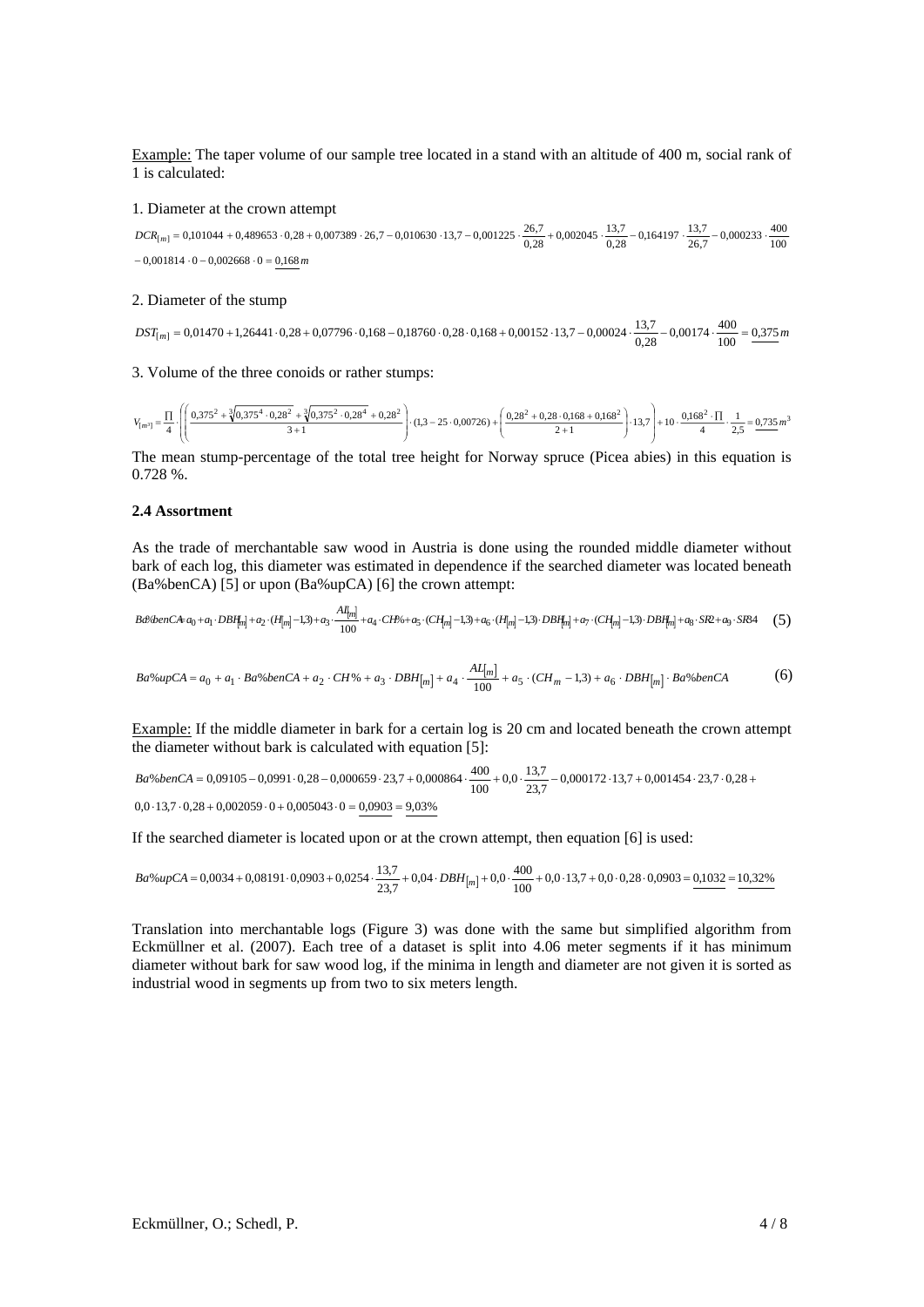

**Figure 3: Flowchart of the assortments algorithm, whereas the input variables are altitude (AL), species (Sp), diameter in breast height (DBH), height (H) and crown attempt height (CH). Quality relevant criteria are middle diameter of the stump (D), maximum branch diameter at the crown attempt (BRD) and diameter fall (DF) for each log. The log qualities from well to poor are A, B, C, Cx and TL (thin log).** 

## **2.5 Quality prediction**

For each tree its representing mean quality of merchantable log volume (MLV) was calculated by following equation [7] which provides a quality-digit, in this case set as medium:

$$
MLV_{[m_{1}^{3}/m^{3}]} = a_{0} + a_{1} \cdot DBH_{[m]} + a_{2} \cdot \sqrt{DBH_{[m]} + a_{3} \cdot \ln(DBH_{[m]}) + a_{4} \cdot CRA + a_{5} \cdot \frac{H_{[m]} }{DBH_{[m]} + a_{6} \cdot H_{[m]} + a_{7} \cdot CH_{[m]}}
$$
(7)

This function was developed by the assortment of 4067 generated Norway spruces including a dbh distribution from 10 to 60 centimetres. The goal in present study was to find out witch tree(s) represents best the quality distribution of the total stand, so that the out coming volume can be multiplied with the total number of trees of the stand.The calculated quality digit represents the log in solid cubic meter of solid wood of the diameter class from 25 to 30 cm divided by the volume of the living tree.

Example: The merchantable log volume (medium quality) of our sample tree is therefore calculated following:

$$
MLV_{[m_{f}^{3}]} = -15,6147 - 16,3852 \cdot 0,28 + 31,2163 \cdot \sqrt{0,28} - 3,27868 \cdot \ln(0,28) + 0,0 \cdot \frac{(25-15)}{25} * 100 - 0,001608 \cdot \frac{25}{0,28} + 0,009394 \cdot 25 + 0,000875 \cdot 15 = 0,5945
$$

#### **2.6 Samples**

For calculation of the estimations precision of the biomass compartments angle count samples and plots with fixed radius using different basal area factors  $(4, 5 \text{ and } 12)$  and radii  $(8, 5.1 \text{ and } 4.2 \text{ m})$  were done. The sampled trees of the different plots are given in Figure 4.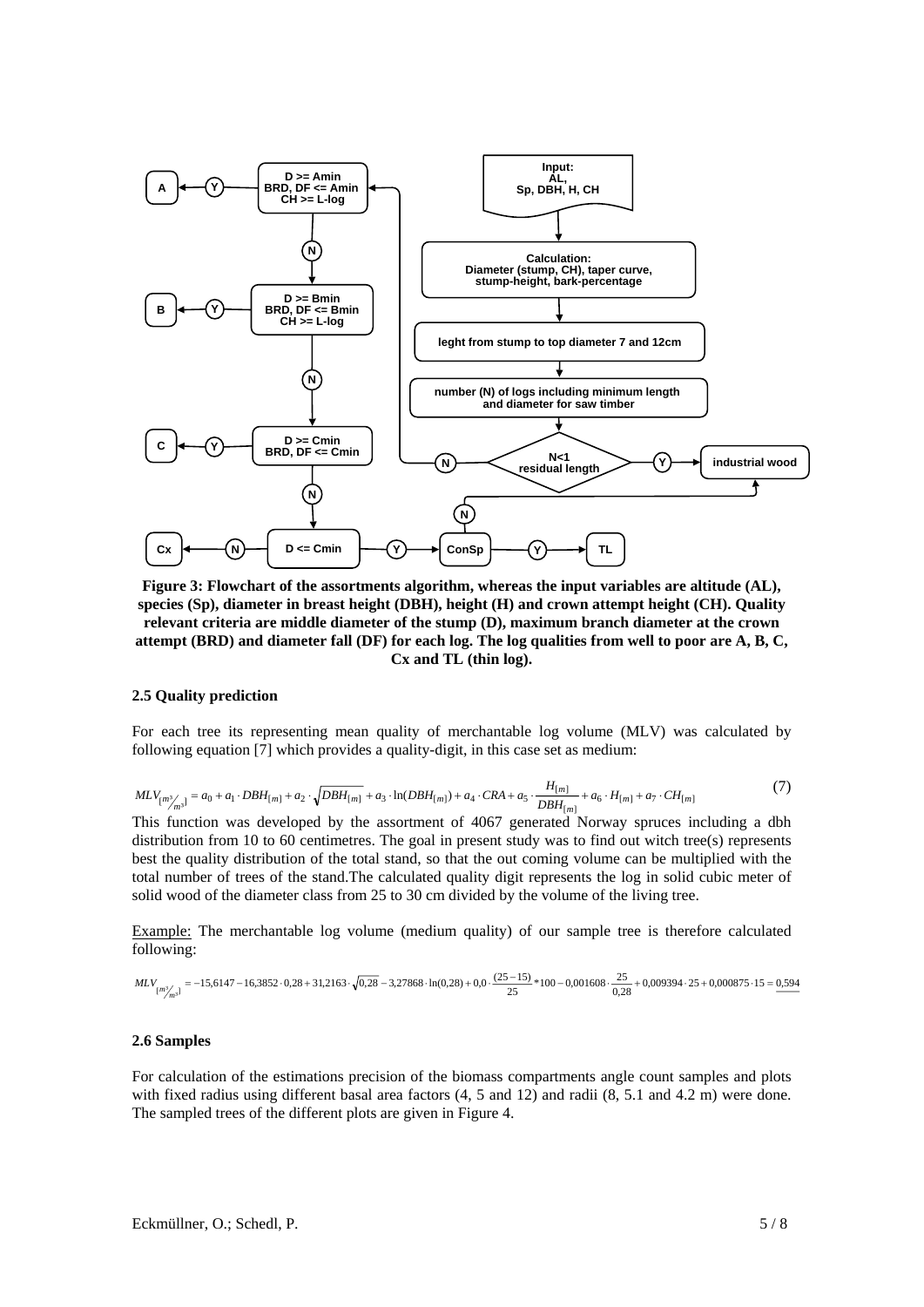

**Figure 4: The sampled trees of the stand market as fat dots for the different basal area factors (BAF), for the angle count samples whereas there canter is a triangle, and radii (r) for the plots with fixed radius, the resulting circle is drawn in.** 

## **3. Results**

It was our main interest which sample method had the higher precision in relation to the measured stems. Therefore we compared angle count samples and plots with fixed radii having exactly the same number of trees. As we expected the angle count samples, because their selection probability is proportional to size, were more precise in all compared sample sizes in total volume as well as in the single biomass compartments (Table 1).

The time needed for the four samples with basal area factor 4 was 81 minutes for the 37 trees. If there is only one tree per plot in the sample the measurement time would be only 11 percent, for three trees 27 percent of the total time.

**Table 1: Comparison coefficients of variation for the two sample methods, including the same number of trees (N) per plot, calculated per hectare for taper volume (V), dry needle and branch mass (Dnm, dbm) and the merchantable log volume excluding bark in regard to quality (QmV)** 

|                        |             |      | $\boldsymbol{N}$ | V<br>$\lfloor m^3 \rfloor$ | dbm<br>[kg] | dnm<br>[kg] | $\boldsymbol{OmV}$<br>$[m^3]$ |
|------------------------|-------------|------|------------------|----------------------------|-------------|-------------|-------------------------------|
|                        |             | 4    | 37               | 2.8%                       | 3.3%        | 2.2%        | 2.5%                          |
| angle count sample     | $BAF =$     | 5    | 27               | 7.3%                       | 12.6%       | 9.9%        | 8.0%                          |
|                        |             | 12   | 11               | 23.2%                      | 23.0%       | 22.2%       | 22.1%                         |
|                        |             | 6.51 | 37               | 8.7%                       | 13.5%       | 8.6%        | 10.4%                         |
| plot with fixed radius | $r$ [m] $=$ | 5.50 | 27               | 7.7%                       | 8.4%        | 7.6%        | 9.5%                          |
|                        |             | 3.90 | 11               | 41.6%                      | 39.3%       | 38.4%       | 43.0%                         |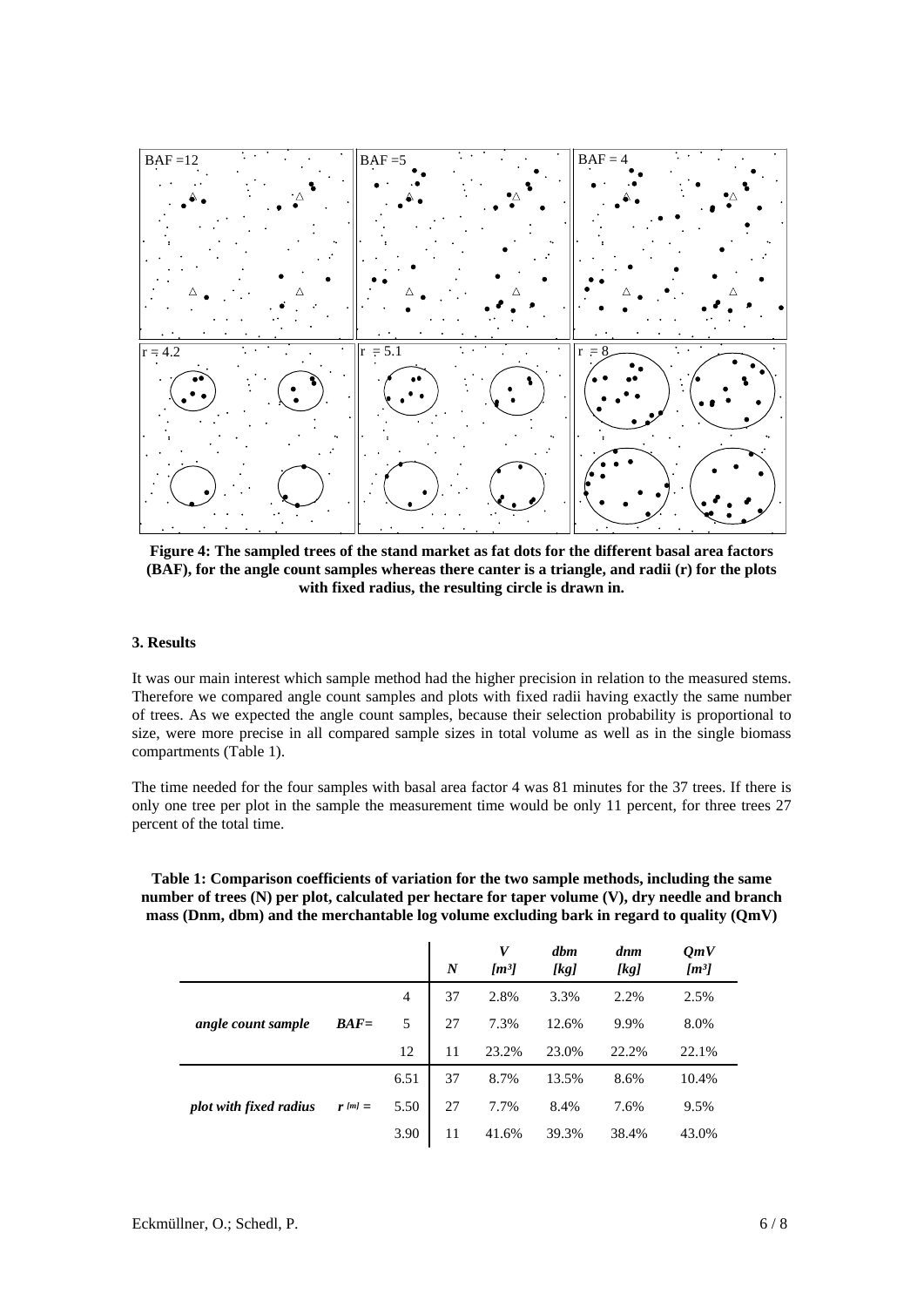Finally we plotted the time for measurement against the precision (coefficient of variation) of the predicted biomass compartments. As to see in Figure 5 the angle count sample is predominant in all compartments in relation to the plot with fixed radius.



**Figure 5: Coefficients of variation for precision of the taper volume (tv), dry needle mass(dnm) and dry branch mass (dbm) and merchantable log volume (mlv) plotted against the time for measuring of the sample, on the left for a plot with fixed radius (PFR) and the right for an angle count sample (ACS).** 

The merchantable log volume was estimated first by stem of mean basal area and secondly by the median stem of the basal area distribution, whereas best fit was given by second one. For approximations with higher precision additionally stems of the  $10<sup>th</sup>$  and  $90<sup>th</sup>$  percentile were taken into the calculations and their out coming compartments weighted. Best fits were found for angle count samples, but for plots with fixed radii the compartments estimation was still worse, independently by the combinations of selected stems and their weighting (Tabel 2).

The correction factor "Y" is the relation between real versus estimated basal area (stem of median basal area). In our case it was possible to calculate it for both sample methods, because all stems of the stand were known. But in inventories this is only practicable for angle count samples, because the basal area is known and unbiased from measurement.

**Table 2: The different representing stems (mean (mn) and median (md) basal area, 10th (10p) and 90th (90p) percentile of basal area distribution) including (Y) or not the correction factor (cf) and used weighting on the left and the deviation from the real magnitudes in percent for the biomass compartments (dry needle (dnm) and branch (dbm), merchantable log volume (mlv)) on the right.** 

| The compartments representing     |     |                 |                 | sample method |         |        |              |                                |     |     |
|-----------------------------------|-----|-----------------|-----------------|---------------|---------|--------|--------------|--------------------------------|-----|-----|
| stem(s) and its (their) weighting |     |                 |                 | <b>ACS</b>    |         |        | PFR          |                                |     |     |
| mn                                | md  | 90 <sub>p</sub> | 10 <sub>p</sub> | cf            |         |        | dnm dbm mlvl | dnm                            | dbm | mly |
| 1.0                               |     |                 |                 |               | $-21\%$ |        |              | $-9\% -11\% -22\% -10\% -12\%$ |     |     |
|                                   | 1.0 |                 |                 |               | $-2\%$  | $-2\%$ | 8%           | 45%                            | 44% | 60% |
|                                   | 0.8 | 0.2.            |                 |               | $-1\%$  | $-2\%$ | 12%          | 55%                            | 52% | 75% |
|                                   | 0.7 | 0.2             | 0.1             |               | $0\%$   | 2%     | 2%           | 42%                            | 40% | 59% |
|                                   | 0.8 | 0.2             |                 | Y             | $-3%$   | $-4\%$ | 10%          | 15%                            | 13% | 32% |
|                                   | 0.7 | 0.2             | 0.1             | Y             | $-2\%$  | 0%     | 0%           | 7%                             | 6%  | 21% |